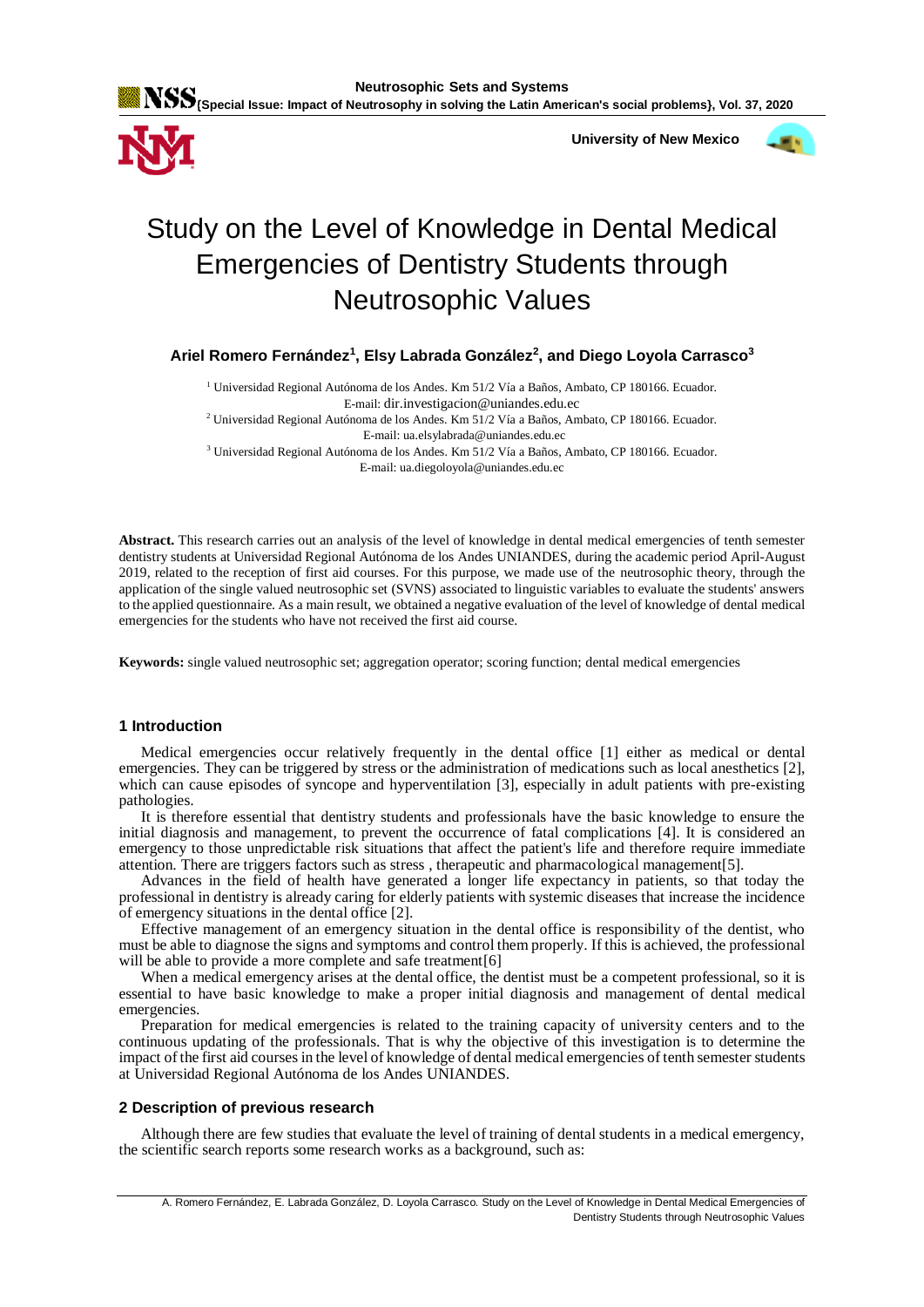Casco & Jacquett [\[7\]](#page-8-0) determined the level of knowledge of fifth and sixth year students of the School of Dentistry of the Pierre Fauchard Autonomous University of Paraguay on the management of medical emergencies that may occur during dental consultations, by applying a survey concluding that the level of knowledge was unfavorable by 56%.

Díaz & Castañeda [\[8\]](#page-8-1) applied a 20-questions questionnaire with topics of diagnosis of dental medical emergencies, first aid and pharmacological management, and concluded that the level of knowledge of dental medical emergencies of the students of the seventh and ninth semesters of Dentistry at Universidad Privada Antonio Guillermo Urrello, Cajamarca, Peru, is bad, with 66.3%.

Torres [\[9\]](#page-8-2) determined the level of knowledge about the management of dental emergencies such as, management of dental-alveolar trauma, infectious processes, hemorrhages and pain, through the application of a structured questionnaire to the students of the Dentistry Clinic "Luis Vallejos Santoni" at Universidad Andina del Cusco, concluding that their level of knowledge is predominantly regular.

Villena [\[10\]](#page-8-3) in his research work about medical emergencies during dental consultation of fifth and sixth year students of dentistry at Universidad Nacional de Trujillo, 2013, by applying a survey of 20 questions concluding that the level of knowledge is low in 65.3%, medium 34.7%, not reporting high level.

In Ecuador, Rodriguez [\[11\]](#page-8-4) determined the level of knowledge about dental medical emergencies during dental outpatient visits among students of the School of Dentistry at the UCE, using a survey made up of 26 closed questions, concluding that the level of knowledge was better among ninth-semester students than eighthsemester ones.

In his thesis "Protocols for dental medical emergencies more frequent in the central zone of the country", Paredes [\[12\]](#page-8-5) used a questionnaire with questions about dental medical emergencies to make protocols.

In this work, we propose the use of neutrosophic theory to evaluate the level of knowledge of students in dental medical emergencies.

Neutrosophy, which was proposed by Smarandache for the treatment of neutralities, has prepared the basis for a series of mathematical theories that generalize the classical and fuzzy theories such as the neutrosophic sets and the neutrosophic logic [\[13-15\]](#page-8-6) .

The original definition of truth value in the neutrosophic logic is shown below [\[16\]](#page-8-7):

Let  $N = \{(T, I, F): T, I, F \subseteq [0,1]\}$  n, a neutrosophic valuation is a mapping of a group of propositional formulas to N, and for each p statement you have

 $v(p) = (T, I, F)$  (1)

Neutrosophic sets theory starts from classical sets theory and fuzzy sets theory, adding a membership function to the set  $\mu$  generally defined as an x-number between 0 and 1 (the interval [0.1], instead of the classical binary membership defined in the set {0.1}. Thus, we introduce the concept of a neutrosophic set associated to a certain linguistic value, defined by a word, adjective or linguistic label A, [\[17-19\]](#page-8-8).

It can be said that a neutrosophic set A is defined as a membership function that links or matches the elements of a domain or universe of discourse X with items in the [0,1] range: A:  $X \rightarrow [0,1]$  [\[18,](#page-8-9) [20-22\]](#page-8-10). For each neutrosophic set, a  $\mu A(x)$  membership or inclusion function is defined, which represents the degree to which a value for the variable x is included in the concept represented by the label A. The closer  $A(x)$  is to the value 1, the greater is the membership degree of the object x to the set A. The values of membership vary between 0 (no belonging at all) and 1 (total membership) so that a neutrosophic set is a class of objects with continuous degrees of membership [\[16,](#page-8-7) [23\]](#page-8-11).

#### **3 Methods**

To demonstrate the impact that first aid courses have, students were given a diagnosis of their knowledge in the detection and treatment of medical and dental emergencies.

The population we studied were all the tenth semester dentistry students during the period April-August, 2019 at Universidad Regional Autónoma de los Andes UNIANDES. Since the population is less than 100 people (only 24 students), it was not required to calculate the sample size. Therefore, 100% of the students from the tenth semester who met the inclusion and exclusion criteria were taken into account. In this case these criteria were based on the students' availability to participate in the study. Four students out of 24, did not participate, so the sample was made up of 20 students[\[24-26\]](#page-8-12).

For the collection of information, a 26 question questionnaire was applied to the students. The first two questions were designed as closed question, to characterize the student as to whether he or she had received a first aid course and whether it was theoretical or practical. The remaining questions were open, ten of which were focused on testing the students' knowledge on diagnosis and fourteen on testing the students' knowledge about the treatment of dental medical emergencies.

The questionnaire we applied was adapted from the scientific article "Level of knowledge about the management of medical emergencies of the fifth and sixth year students of the School of Dentistry at Facultad de Odontología of Universidad Autónoma del Paraguay Pierre Fauchard", published by Casco and Jaquett [\[7\]](#page-8-0) and shown below.

**Ouestionnaire** 

Have you participated in a first aid course? If yes, please clarify whether it was theoretical or practical. What is an emergency situation for you?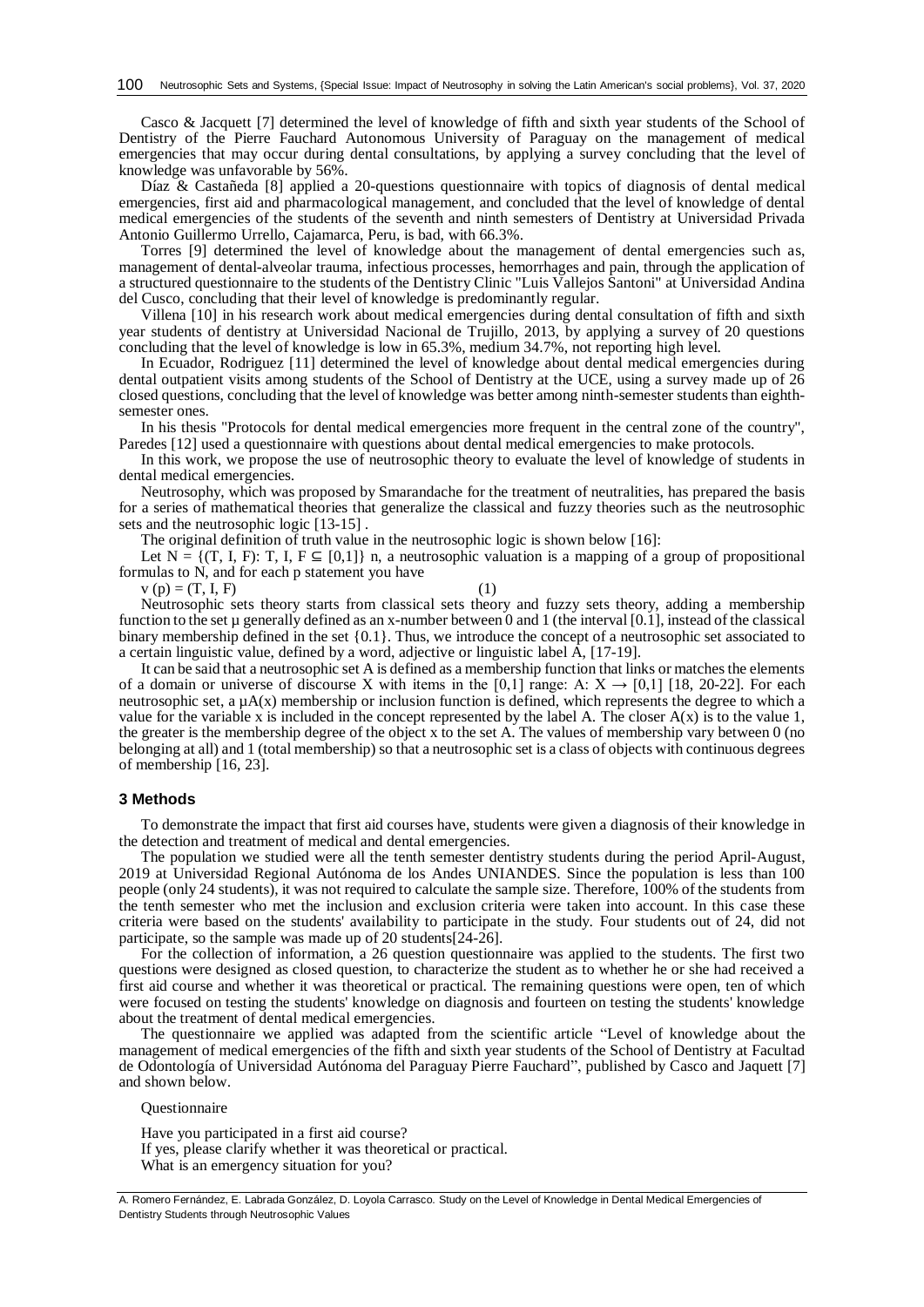What medical emergency has the clinical signs of sudden loss of consciousness, disappearance of carotid pulses, heart sounds, severe mucocutaneous paleness and cyanosis?

What is the medical emergency for clinical signs of loss of consciousness, pallor, sweating, and decreased pulse?

What are the main clinical signs for diagnosing a seizure syndrome?

What medical emergency is presented with a picture of seizures, tachycardia, hypotension, increased breathing rate, nausea, and vomiting?

What clinical signs in a patient can orient our diagnosis towards a severe anaphylaxis during the dental consultation?

When a patient goes through a picture of diastolic blood pressure greater than 120 mm hg, headache, eye injuries (bleeding, exudates), hematuria and seizures, what can be diagnosed?

What can be treated the clinical signs of the presence of strong abdominal pain, vomiting, tachypnea, and when the glucometer registers values higher than 200mg/dl of blood glucose?

What can be diagnosed when the picture begins with a productive cough accompanied by bronchospasm, intense dyspnea, intercostal muscle retractions (pulling) and cyanosis of the lip and nail base mucosa?

What clinical signs in a patient can orient our diagnosis towards an acute airway obstruction during the dental consultation?

If a vasovagal syncope is present in the patient, it is recommended to place him/her in the Lemburg Train or anti-shock position. What does this position consist of?

In hypertensive emergencies, what is the therapeutic behavior that we should follow?

With respect to laboratory tests, what are the normal values of coagulation time and bleeding time?

Hyperventilation syndrome appears when the anxious patient begins to breathe rapidly, abnormally eliminating co2. What should you do in this case?

What measures would you take if the patient suffers an acute airway obstruction in your practice?

How would you counteract critical hyperglycemia in a patient's office?

What behavior would you adopt if your patient begins to suffer from a seizure syndrome in your dental care? In a severe situation of local anesthetic poisoning, what type of medication would you administer to your patient to counteract his or her main clinical sign (seizure)?

What steps would you take in a situation of anaphylaxis in your patient?

What type of medication would you administer to your patient if an acute asthmatic crisis occurs during your patient's care in the dental office?

What are the normal values of breathing rate in a healthy patient?

If a patient breathes in a foreign body while sitting in a dental chair and begins to cough and have difficulty breathing, what steps should be taken to treat this emergency?

If while in the office waiting room, a patient begins to experience tachycardia, dizziness, palpitations, malaise, chest tightness, blood pressure of 150/110 hg, what is happening to him/her?

In a picture of oral bleeding, what signs and symptoms will give us reference that an adult patient lost a blood volume of approximately 650cc to 1000cc in an oral surgery?

For the analysis of the results, three experts (specialists in dentistry who teach first aid courses at UNIANDES) were asked to qualitatively evaluate each response. For this purpose, we proposed the use of single valued neutral sets (SVNS) which allow the use of linguistic variables and increase the interpretability in the recommendation models and the use of indeterminacy [\[16,](#page-8-7) [27\]](#page-8-13).

Let X be a universe of discourse, a SVNS A over X has the following form:

$$
A = \{ \langle x, u_a(x), r_a(x), v_a(x) \rangle : x \in X \} d \tag{2}
$$

Where

$$
u_a(x): X \to [0,1], r_a(x): X \to [0,1]
$$
 and  $v_a(x): X \to [0,1]$ 

With

 $0 \le u_a(x), r_a(x), v_a(x) \le 3, \quad \forall x \in X$ 

The intervals  $u_a(x)$ ,  $r_a(x)$  y  $v_a(x)$  denote the memberships to true, indeterminate and false from *x* in *A*, respectively.

In order to obtain the experts' ratings in the evaluation models, we propose the use of the associated linguistic terms SVN numbers as shown in table 1.

| <b>SVN NUMBERS</b> |
|--------------------|
| (1; 0; 0)          |
| (0,8; 0,15; 0,20)  |
| (0,60; 0,35; 0,40) |
| (0,50; 0,50; 0,50) |
|                    |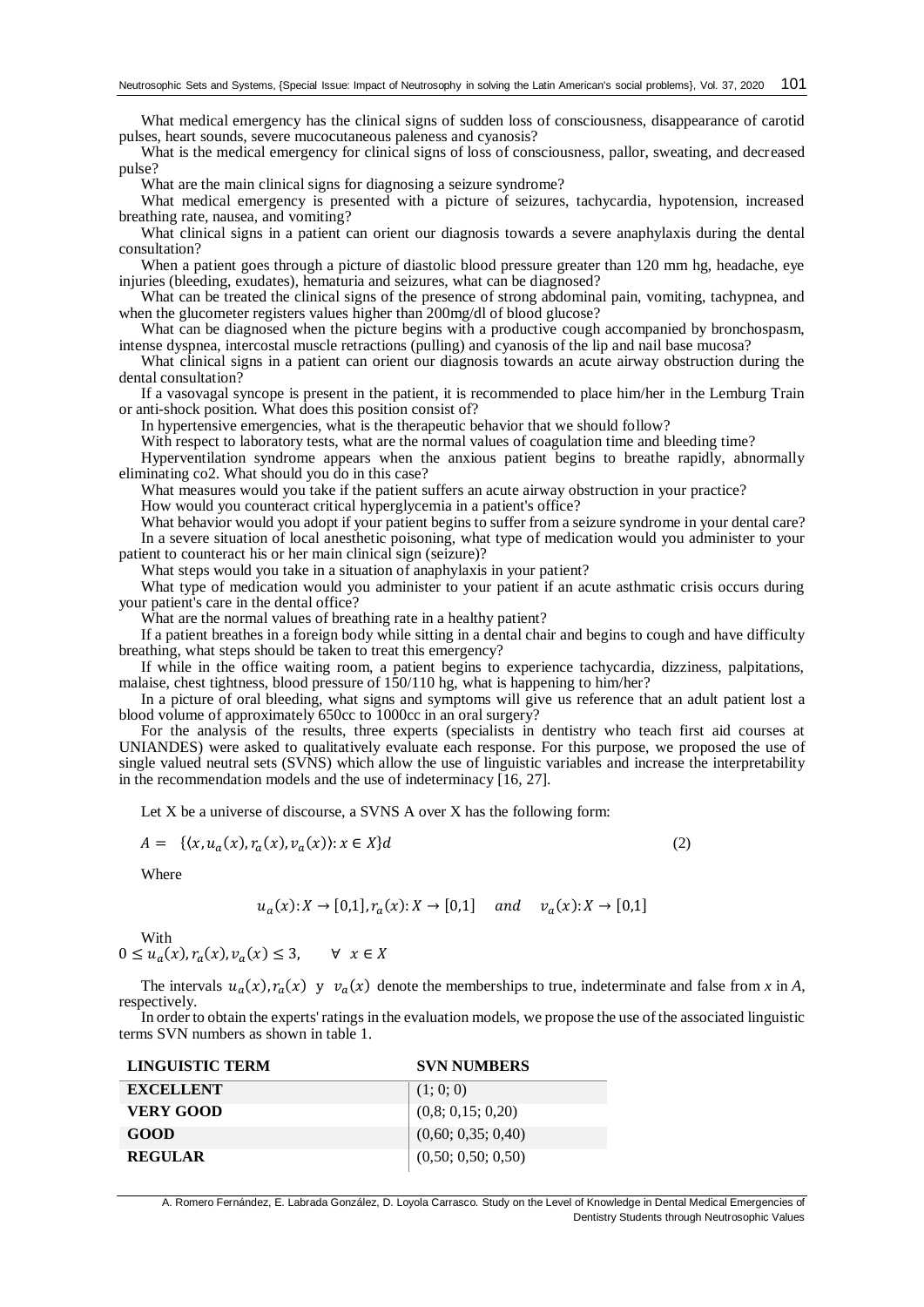| <b>REGULAR TENDING TO BAD</b> | (0,40; 0,65; 0,60)         |
|-------------------------------|----------------------------|
| <b>RAD</b>                    | $\vert$ (0,20; 0,85; 0,80) |
| <b>VERY BAD</b>               | (0; 1; 1)                  |

**Table 1.** Linguistic terms used. Source: Author's elaboration

To aggregate the assessments given by the experts in each question in order to determine the level of knowledge of each student in the fields of diagnosis and treatment of dental medical emergencies, we used the single-valued weighted neutrosophic mean (SVNWA) proposed by Ye [\[28\]](#page-8-14)and defined as follows:

$$
F_w(A_1, A_2, ..., A_n) = \langle 1 - \prod_{j=1}^n \left(1 - T_{A_j}(x)\right)^{w_j}, \prod_{j=1}^n \left(I_{A_j}(x)\right)^{w_j}, \prod_{j=1}^n \left(F_{A_j}(w)\right)^{w_j}\rangle \tag{3}
$$

Where:

$$
W = (w_1, w_2, ..., w_n)
$$
 is the vector of  $A_j$  ( $j = 1, 2, ..., n$ ) such that  $w_n \in [0, 1]$   $y \sum w_j = 1$ .

In this case it was assumed that all questions have the same weight in both fields, that is,  $w_i$  is equal to 0,10 for questions 3 to 12 and equal to 0,07 for questions 13 to 26. The scoring function was then used to determine each student's level of knowledge in dental medical emergencies in general.

Once the aggregations were obtained, the score function was used to sort the evaluations and to obtain a unique value of assessment in each field by student:

$$
s(V_j) = 2 + T_j - F_j - I_j \tag{4}
$$

With this value it was possible to obtain a qualitative evaluation of each student by field taking the possible range of scores (from 0 to 3) and divided by 7 (according to the amount of linguistic terms used, which yielded the intervals to classify the scores, as shown in Table 2

| <b>SCORING INTERVALS</b> | <b>EVALUATION</b> | <b>LINGUISTIC TERM</b> |
|--------------------------|-------------------|------------------------|
| $[0 - 0, 429)$           | <b>VB</b>         | Very bad               |
| $[0,429 - 0,857)$        | B                 | Bad                    |
| $[0,857 - 1,286)$        | RB                | Regular tending to bad |
| $[1,286 - 1,714]$        | $\mathbb{R}$      | Regular                |
| $[1,714 - 2,143)$        | G                 | Good                   |
| $[2,143 - 2,571)$        | VG                | Very good              |
| $[2,571 - 3]$            | E                 | Excellent              |

**Table 2.** Intervals for student evaluation according to score function value. Source: Author's elaboration

**STUDENT BY QUESTIONS** 

From these results, the hierarchical clustering algorithm with Ward link and Euclidean distance measurement was used. With the implementation of the Orange 3.26 package[\[29\]](#page-8-15), grouping students according to their evaluations in both fields and characterizing the group in general according to their level of knowledge in dental medical emergencies and the influence of the first aid courses received.

#### **4 Results**

The results of the experts' assessments by questions on diagnosis and treatment of dental medical emergencies are shown in Tables 3 and 4.

|                |           |           | <b>EVALUATION BY QUESTIONS</b> |           |           |           |    |           |    |    |
|----------------|-----------|-----------|--------------------------------|-----------|-----------|-----------|----|-----------|----|----|
| <b>STUDENT</b> |           |           |                                | 4         | 5         | 6         |    | 8         | 9  | 10 |
|                | R         | В         | В                              | RB        | B         | <b>RB</b> | B  | RB        | RB | R  |
|                | VG        | B         | B                              | VG        | VG        | B         | B  | B         | VG | B  |
| 3              | R         | R         | R                              | B         | RB        | B         | R  | B         | RB | R  |
| 4              | В         | VG        | VG                             | B         | B         | VG        | B  | VG        | B  | VG |
| 5              | <b>RB</b> | <b>RB</b> | B                              | R         | <b>RB</b> | B         | RB | RB        | R  | RB |
| 6              | <b>RB</b> | B         | <b>RB</b>                      | <b>RB</b> | RB        | <b>RB</b> | RB | B         | R  | R  |
| 7              | <b>RB</b> | <b>RB</b> | <b>RB</b>                      | B         | <b>RB</b> | <b>RB</b> | R  | <b>RB</b> | B  | R  |
| 8              | RB        | B         | R                              | RB        | R         | RB        | RB | RB        | RB | RB |
|                |           |           |                                |           |           |           |    |           |    |    |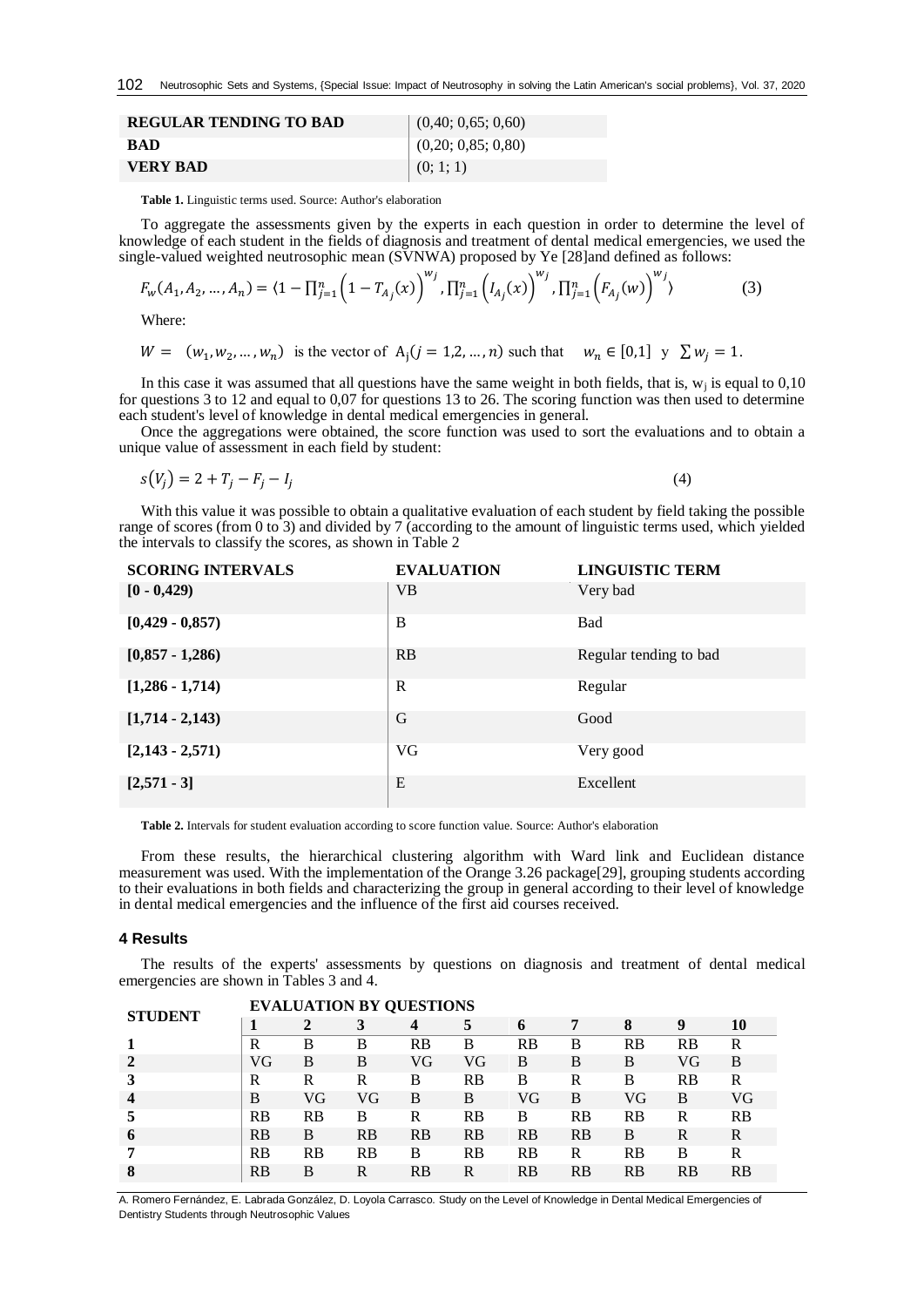Neutrosophic Sets and Systems, {Special Issue: Impact of Neutrosophy in solving the Latin American's social problems}, Vol. 37, 2020 

| 9         | VG | B         | VG | B  | VG        | VG | VG | B  | B  | B         |
|-----------|----|-----------|----|----|-----------|----|----|----|----|-----------|
| 10        | B  | <b>RB</b> | RB | R  | <b>RB</b> | B  | B  | RB | RB | <b>RB</b> |
| 11        | B  | B         | B  | R  | R         | RB | R  | B  | RB | B         |
| 12        | R  | <b>RB</b> | B  | B  | B         | RB | R  | RB | B  | R         |
| 13        | B  | B         | VG | B  | VG        | VG | B  | B  | VG | B         |
| 14        | R  | B         | B  | B  | R         | RB | B  | B  | R  | B         |
| 15        | VG | B         | VG | B  | VG        | B  | VG | B  | VG | VG        |
| <b>16</b> | B  | B         | B  | VG | B         | B  | VG | B  | B  | VG        |
| 17        | B  | R         | R  | B  | B         | R  | R  | B  | B  | B         |
| 18        | B  | <b>RB</b> | B  | R  | R         | RB | B  | RB | RB | <b>RB</b> |
| 19        | B  | B         | VG | VG | B         | VG | VG | B  | VG | VG        |
| <b>20</b> | B  | RB        | B  | B  | R         | RB | B  | RB | B  | R         |
|           |    |           |    |    |           |    |    |    |    |           |

**Table 3**. Expert evaluation criteria for diagnostic questions. Source: Author's elaboration

|                |              |                | <b>EVALUATION BY QUESTIONS</b> |              |           |    |           |           |           |           |              |           |              |           |
|----------------|--------------|----------------|--------------------------------|--------------|-----------|----|-----------|-----------|-----------|-----------|--------------|-----------|--------------|-----------|
| <b>STUDENT</b> | $\mathbf{1}$ | $\overline{2}$ | 3                              | 4            | 5         | 6  | 7         | 8         | 9         | <b>10</b> | 11           | 12        | 13           | 14        |
| 1              | RB           | <b>RB</b>      | RB                             | B            | B         | R  | R         | R         | <b>RB</b> | B         | R            | RB        | R            | B         |
| $\overline{2}$ | G            | VG             | VG                             | VG           | VG        | G  | VG        | G         | G         | VG        | VG           | VG        | VG           | VG        |
| 3              | $\mathbb{R}$ | R              | G                              | <b>RB</b>    | R         | R  | R         | R         | R         | R         | $\mathbb{R}$ | R         | <b>RB</b>    | R         |
| 4              | G            | G              | VG                             | VG           | G         | VG | G         | VG        | VG        | VG        | VG           | G         | G            | G         |
| 5              | RB           | G              | G                              | R            | <b>RB</b> | G  | G         | G         | G         | G         | G            | <b>RB</b> | G            | G         |
| 6              | G            | R              | R                              | $\mathbb{R}$ | G         | G  | RB        | <b>RB</b> | G         | G         | R            | R         | $\mathbb{R}$ | G         |
| 7              | $\mathbb{R}$ | <b>RB</b>      | R                              | R            | <b>RB</b> | G  | <b>RB</b> | R         | G         | R         | RB           | <b>RB</b> | <b>RB</b>    | R         |
| 8              | G            | R              | <b>RB</b>                      | RB           | R         | R  | G         | R         | R         | R         | G            | R         | R            | G         |
| 9              | G            | G              | G                              | G            | G         | G  | VG        | G         | G         | G         | VG           | VG        | VG           | VG        |
| <b>10</b>      | $\mathbb{R}$ | <b>RB</b>      | G                              | G            | <b>RB</b> | R  | G         | <b>RB</b> | <b>RB</b> | <b>RB</b> | R            | G         | R            | R         |
| 11             | R            | <b>RB</b>      | B                              | R            | <b>RB</b> | R  | <b>RB</b> | R         | B         | B         | RB           | R         | R            | R         |
| 12             | <b>RB</b>    | B              | R                              | R            | B         | B  | B         | B         | B         | B         | <b>RB</b>    | B         | R            | <b>RB</b> |
| 13             | G            | VG             | VG                             | VG           | G         | G  | VG        | VG        | G         | VG        | VG           | G         | VG           | VG        |
| 14             | B            | <b>RB</b>      | R                              | B            | <b>RB</b> | RB | R         | R         | <b>RB</b> | <b>RB</b> | $\mathbb{R}$ | <b>RB</b> | <b>RB</b>    | B         |
| 15             | G            | VG             | G                              | VG           | VG        | G  | G         | G         | G         | VG        | VG           | G         | VG           | VG        |
| 16             | G            | G              | G                              | G            | VG        | VG | G         | VG        | G         | G         | G            | VG        | VG           | VG        |
| 17             | $\mathbb{R}$ | <b>RB</b>      | G                              | $\mathbb{R}$ | G         | R  | G         | <b>RB</b> | <b>RB</b> | R         | R            | RB        | R            | <b>RB</b> |
| 18             | R            | R              | RB                             | R            | G         | R  | R         | G         | G         | R         | RB           | <b>RB</b> | <b>RB</b>    | <b>RB</b> |
| 19             | VG           | G              | VG                             | G            | G         | G  | VG        | G         | G         | VG        | G            | VG        | G            | VG        |
| 20             | $\mathbb{R}$ | R              | G                              | RB           | RB        | RB | G         | R         | G         | R         | R            | RB        | <b>RB</b>    | R         |

**EVALUATION BY QUESTIONS**

**Table 4.** Expert evaluation criteria for treatment questions. Source: Author's elaboration

We may observe that the evaluations by questions oscillated between Bad and Very Good, without any rating of Excellent or Very Bad in both fields.

The results of the aggregation from the SVNWA operator on diagnosis and treatment of dental medical emergencies are shown in Table 5.

|                         | <b>AGGREGATION</b>    |                       |  |  |  |  |  |  |
|-------------------------|-----------------------|-----------------------|--|--|--|--|--|--|
| <b>STUDENT</b>          | <b>Diagnosis</b>      | <b>Treatment</b>      |  |  |  |  |  |  |
|                         | (0,73; 0,218; 0,27)   | (0,356; 0,677; 0,644) |  |  |  |  |  |  |
| $\mathbf{2}$            | (0,392; 0,634; 0,608) | (0,398; 0,627; 0,602) |  |  |  |  |  |  |
| 3                       | (0,611; 0,353; 0,389) | (0,499; 0,496; 0,501) |  |  |  |  |  |  |
| $\overline{\mathbf{4}}$ | (0,536; 0,441; 0,464) | (0,463; 0,552; 0,537) |  |  |  |  |  |  |
| 5                       | (0,339; 0,705; 0,661) | (0,469; 0,542; 0,531) |  |  |  |  |  |  |
| 6                       | (0,754; 0,193; 0,246) | (0,483; 0,522; 0,517) |  |  |  |  |  |  |
| 7                       | (0,495; 0,504; 0,505) | (0,717; 0,229; 0,283) |  |  |  |  |  |  |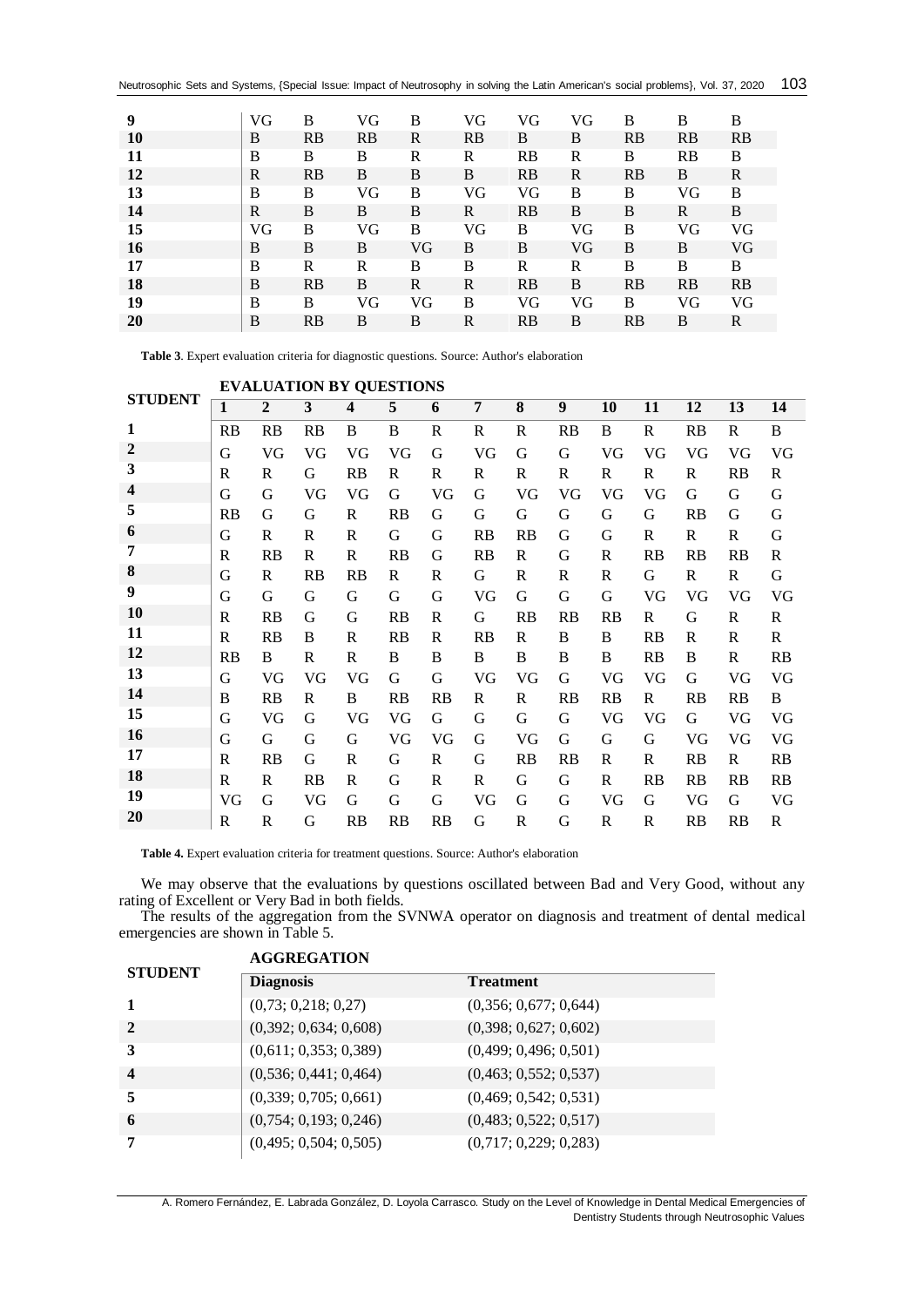| 104 Neutrosophic Sets and Systems, {Special Issue: Impact of Neutrosophy in solving the Latin American's social problems}, Vol. 37, 2020 |  |  |
|------------------------------------------------------------------------------------------------------------------------------------------|--|--|
|------------------------------------------------------------------------------------------------------------------------------------------|--|--|

| 8         | (0,497; 0,499; 0,503) | (0,535; 0,443; 0,465) |
|-----------|-----------------------|-----------------------|
| 9         | (0,524; 0,461; 0,476) | (0,507; 0,483; 0,493) |
| 10        | (0,534; 0,445; 0,466) | (0,703; 0,243; 0,297) |
| 11        | (0,628; 0,329; 0,372) | (0,717; 0,229; 0,283) |
| <b>12</b> | (0,637; 0,324; 0,363) | (0,369; 0,664; 0,631) |
| 13        | (0,499; 0,494; 0,501) | (0,481; 0,521; 0,519) |
| 14        | (0,506; 0,486; 0,494) | (0,667; 0,286; 0,333) |
| 15        | (0,66; 0,292; 0,34)   | (0,703; 0,243; 0,297) |
| <b>16</b> | (0,42; 0,602; 0,58)   | (0,414; 0,615; 0,586) |
| 17        | (0,381; 0,651; 0,619) | (0,651; 0,309; 0,349) |
| 18        | (0,676; 0,278; 0,324) | (0,494; 0,502; 0,506) |
| 19        | (0,645; 0,313; 0,355) | (0,65; 0,304; 0,35)   |
| 20        | (0,499; 0,494; 0,501) | (0,486; 0,515; 0,514) |
|           |                       |                       |

**Table 5.** Aggregation of assessments in the fields of diagnosis and treatment. Source: Author's elaboration

From the aggregations, the score per student was obtained along with it the qualitative evaluation, as shown in table 6.

|                         |              | <b>DIAGNNOSIS</b> | <b>TREATMENT</b> |              |  |  |  |
|-------------------------|--------------|-------------------|------------------|--------------|--|--|--|
| <b>STUDENT</b>          | <b>Score</b> | Evaluation        | <b>Score</b>     | Evaluation   |  |  |  |
| $\mathbf{1}$            | 1,015 RB     |                   | 1,1403 RB        |              |  |  |  |
| $\overline{2}$          | 2,144 VG     |                   | 2,3213 VG        |              |  |  |  |
| 3                       | 1,557 R      |                   | 1,4838 R         |              |  |  |  |
| $\overline{\mathbf{4}}$ | 2,205 VG     |                   | 2,2052 VG        |              |  |  |  |
| 5                       | 1,388        | $\mathbb{R}$      | 1,7034           | $\mathbb{R}$ |  |  |  |
| 6                       | 1,388        | $\mathbf R$       | 1,6217           | $\mathbf R$  |  |  |  |
| 7                       | 1,388        | $\mathbf R$       | 1,4209           | $\mathbf R$  |  |  |  |
| 8                       | 1,309 R      |                   | 1,5682           | $\mathbb{R}$ |  |  |  |
| $\overline{\mathbf{9}}$ | 2,205 VG     |                   | 2,1168           | $\mathbf G$  |  |  |  |
| 10                      | 1,431        | ${\bf R}$         | 1,5027           | ${\bf R}$    |  |  |  |
| 11                      | 1,001 RB     |                   | 1,2311           | RB           |  |  |  |
| 12                      | 1,056 RB     |                   | 0,9235 RB        |              |  |  |  |
| 13                      | 2,144 VG     |                   | 2,2846 VG        |              |  |  |  |
| 14                      | 0,944 RB     |                   | 1,1497 RB        |              |  |  |  |
| 15                      | 2,262 VG     |                   | 2,2052 VG        |              |  |  |  |
| 16                      | 2,079 G      |                   | 2,1622 VG        |              |  |  |  |
| 17                      | 1,722        | ${\bf G}$         | 1,4738           | R            |  |  |  |
| 18                      | 1,463        | ${\bf R}$         | 1,4738           | $\mathbf R$  |  |  |  |
| 19                      | 2,262 VG     |                   | 2,1622 VG        |              |  |  |  |
| 20                      | 1,603        | $\mathbf R$       | 1,4738           | $\mathbf R$  |  |  |  |

**Table 6.** Qualitative evaluations according to score. Source: Author's elaboration

When analyzing these results, the prevalence of the evaluations of Regular in both fields is evident, this is more easily observed in the graph shown in figure 1.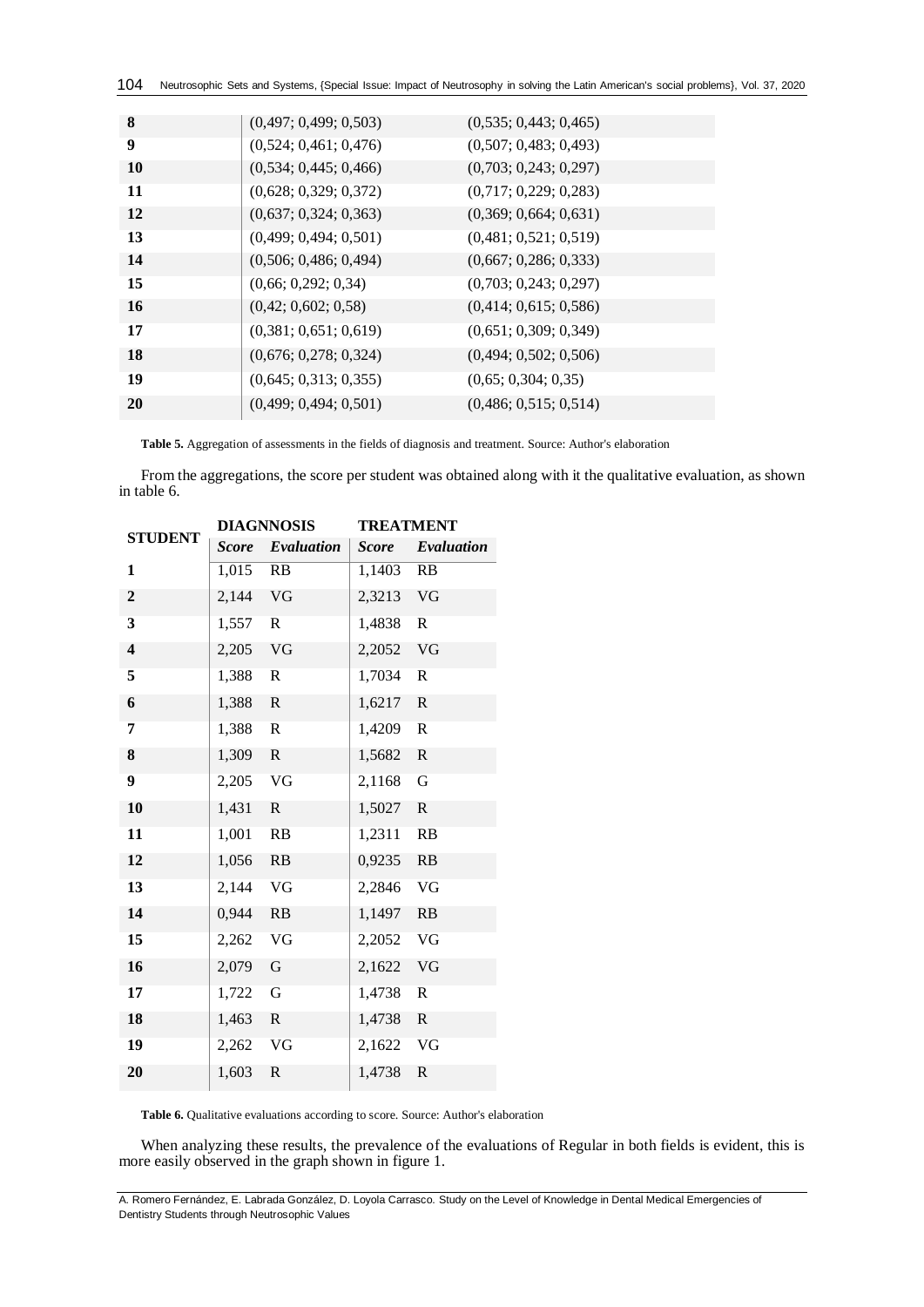

**Figure 1.** Relative Frequencies of the evaluations. Source: Authors

By applying the hierarchical clustering algorithm, the results of questions 1 and 2 of the questionnaire were added, about whether the student had received the first aid course and thus determine its impact on the evaluations obtained. As a result, we can observe two clusters, as shown in figure 2.



#### **Figure 2.** Hierarchical Clustering Dendogram. Source: Author's elaboration

The first cluster (C1, in blue on the image) is formed by 7 students (35% of the total) with 6 VG (86%) and 1 G (14%) evaluations in both diagnosis and treatment. All these students received the first aid course.

The second cluster (C2, in red on the image) is formed by 13 students (65% of the total) with respective evaluations expressed in (number of students, %) of; G (1, 8%), R (8, 62%) and BR (4, 30%) in diagnosis and R (9, 69%) and BR (4, 31%) in treatment. Of these students, only one had received the first aid course.

For a graphical representation of the group's situation on the students' level of knowledge in medical-dental emergencies in general and its relation to the first-aid course, the scatter plot shown in Figure 3 was obtained.

A. Romero Fernández, E. Labrada González, D. Loyola Carrasco. Study on the Level of Knowledge in Dental Medical Emergencies of Dentistry Students through Neutrosophic Values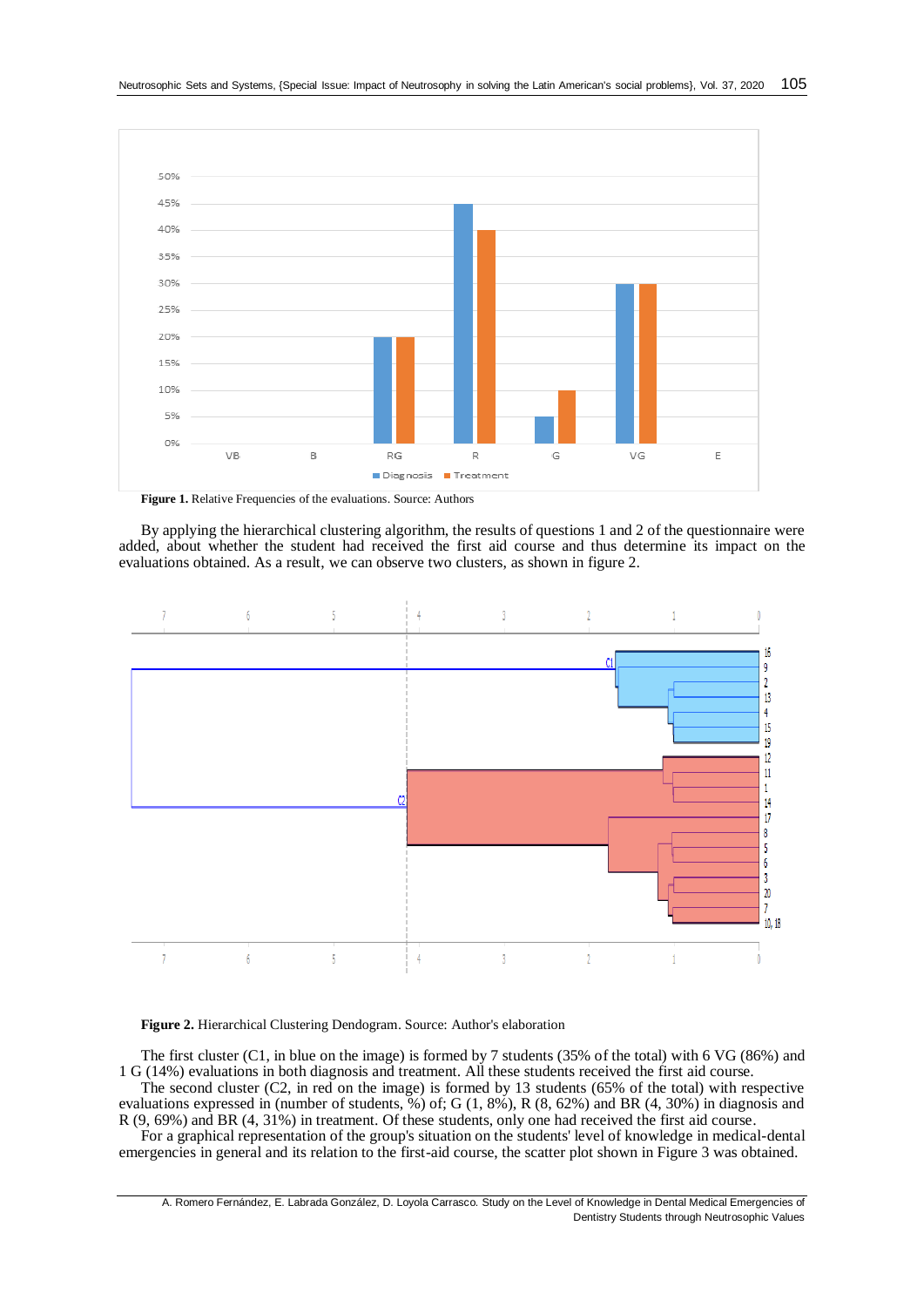

**Figure 3.** Scatter plot for treatment score vs. diagnosis score. Source: Author's elaboration

As can be seen, the students who received the first aid course, got the highest evaluations in both fields, except for one student who, despite having received the course, obtained an R in the diagnosis. This shows an effectiveness of 88% for the course on the level of knowledge in medical-dental emergencies.

## **Conclusions**

There are few studies that certify the level of preparation of the student of dentistry in medical-dental emergencies, and the few investigations carried out show a deficient knowledge causing imminent risk of the patient's life and legal problems for the professional.

With the use of the single-value neutral sets, it was possible to associate linguistic terms to the experts' evaluation of the open questions of the applied questionnaire, making their quantification more reliable.

We also obtained that the level of knowledge of dental medical emergencies in the students of the tenth semester of UNIANDES, during the academic period April August 2019, has a majority negative valuation in 65%, with similar evaluations in the fields of diagnosis and treatment.

Only 40% of the students have taken the first aid course, which evidences the lack of interest to take such courses. However, from the results obtained, it is evident that this course has a positive influence on the level of knowledge in dental medical emergencies.

### **References**

- <span id="page-7-0"></span>1. Malamed, S.F., *Medical Emergencies in the Dental Office-E-Book*. 2014: Elsevier Health Sciences.
- <span id="page-7-1"></span>2. DaublÃ, M., *The incidence of complications associated with local anesthesia in dentistry.* Anesthesia progress, 1997. **44**(4): p. 132.
- <span id="page-7-2"></span>3. Niwa, H., et al., *Systemic emergencies and their management in dentistry: complications independent of underlying disease.* Anesthesia progress, 1996. **43**(1): p. 29.
- <span id="page-7-3"></span>4. Vernillo, A.T., *Dental considerations for the treatment of patients with diabetes mellitus.* The Journal of the American Dental Association, 2003. **134**: p. 24S-33S.
- <span id="page-7-4"></span>5. Appukuttan, D.P., *Strategies to manage patients with dental anxiety and dental phobia: literature review.* Clinical, cosmetic and investigational dentistry, 2016. **8**: p. 35.
- <span id="page-7-5"></span>6. Cowpe, J., et al., *Profile and competences for the graduating European dentist–update 2009.* European Journal of Dental Education, 2010. **14**(4): p. 193-202.